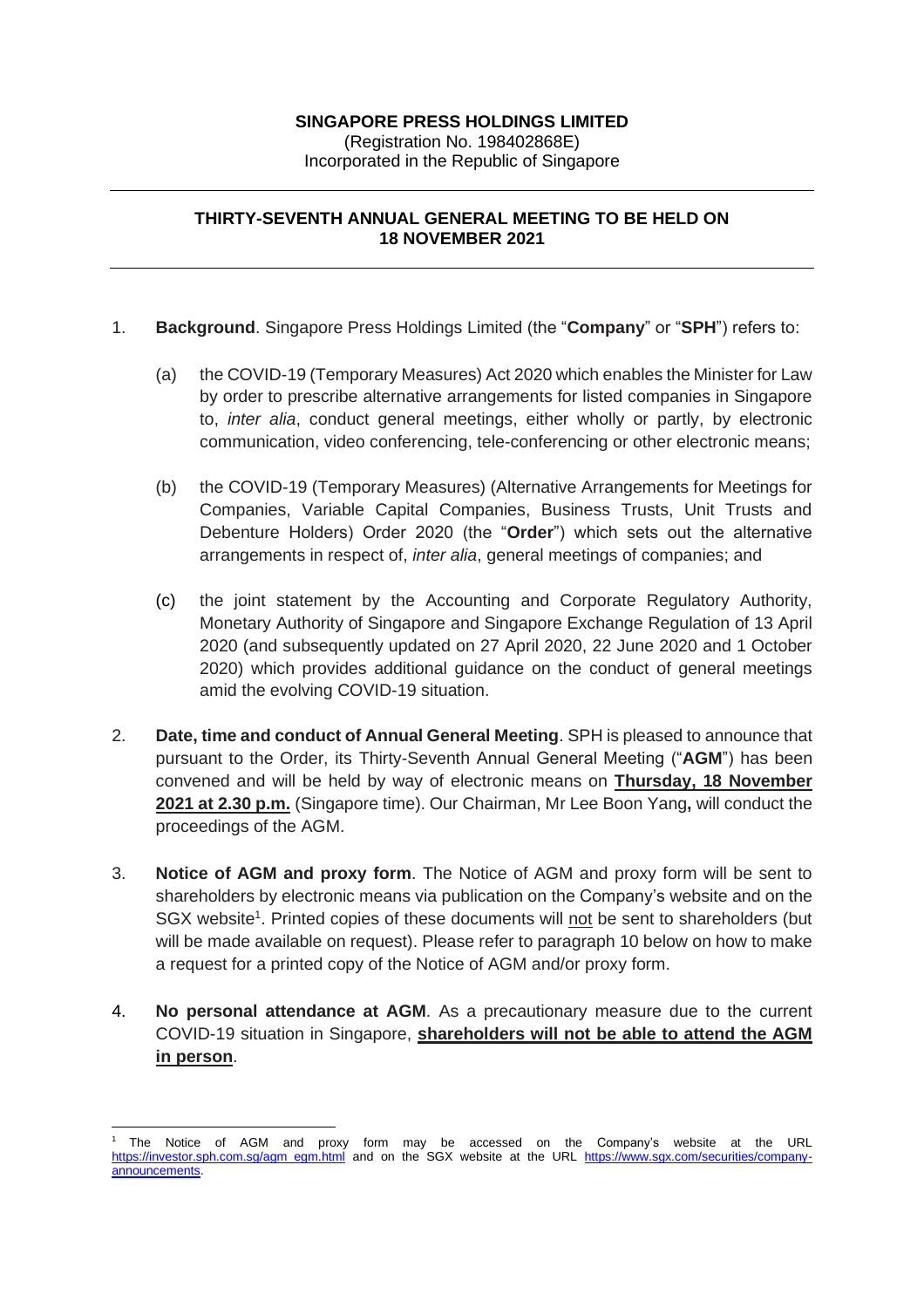- 5. **Alternative arrangements for participation in the AGM**. Shareholders may participate in the AGM by:
	- (a) observing and/or listening to the AGM proceedings via live audio-visual webcast or live audio-only stream;
	- (b) submitting questions to the Chairman of the Meeting in advance of, or live at, the AGM; and/or
	- (c) appointing the Chairman of the Meeting as proxy to attend, speak and vote on their behalf at the AGM.

Details of the steps for pre-registration, submission of questions and voting at the AGM by shareholders, including CPF and SRS investors, are set out in the Appendix to this announcement. In addition, CPF and SRS investors who wish to appoint the Chairman of the Meeting as proxy should approach their respective CPF Agent Banks or SRS Operators to submit their votes by **5.00 p.m. on 8 November 2021**. There will be no live voting at the AGM.

- 6. **Persons who hold shares through relevant intermediaries**. Persons who hold SPH shares through relevant intermediaries (as defined in section 181 of the Companies Act, Chapter 50 of Singapore), other than CPF and SRS investors, and who wish to participate in the AGM by:
	- (a) observing and/or listening to the AGM proceedings via live audio-visual webcast or live audio-only stream;
	- (b) submitting questions to the Chairman of the Meeting in advance of, or live at, the AGM; and/or
	- (c) appointing the Chairman of the Meeting as proxy to attend, speak and vote on their behalf at the AGM,

should contact the relevant intermediary through which they hold such shares as soon as possible in order for the necessary arrangements to be made for their participation in the AGM.

- 7. **Annual Report 2021 and Letter to Shareholders**. The Annual Report 2021 and the Letter to Shareholders dated 2 November 2021 (in relation to the proposed renewal of the share buy back mandate) have been published and may be accessed at the Company's website as follows:
	- (a) the Annual Report 2021 may be accessed at the URL <https://www.sphl.com.sg/investor-relations/financial-results/annual-report> by going to "Please click here to download the Full Annual Report 2021" and clicking on the relevant hyperlink; and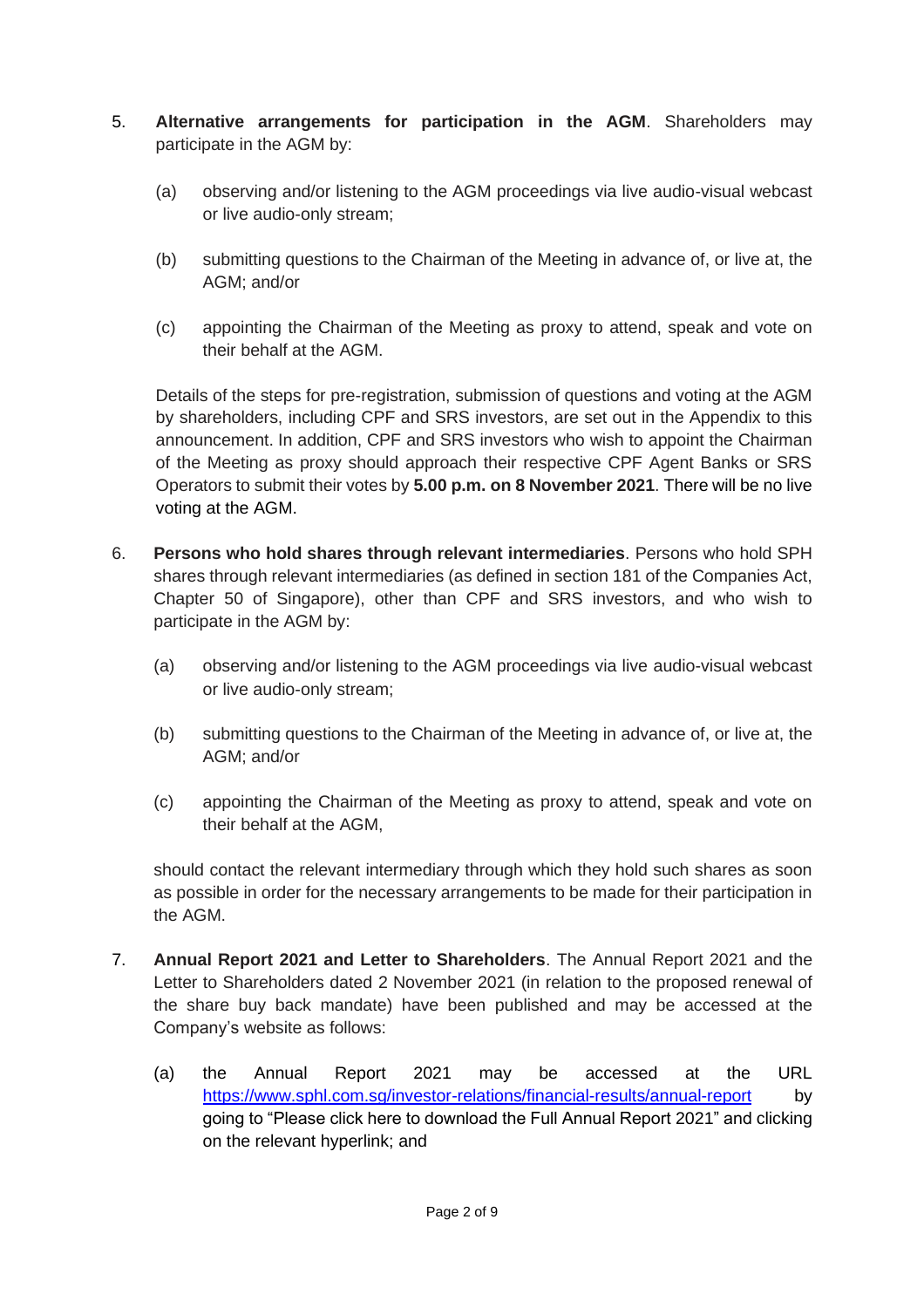(b) the Letter to Shareholders dated 2 November 2021 may be accessed at the URL [https://investor.sph.com.sg/agm\\_egm.html](https://investor.sph.com.sg/agm_egm.html) by clicking on the hyperlink for "Letter to Shareholders".

The above documents may also be accessed on the SGX website at the URL [https://www.sgx.com/securities/company-announcements.](https://www.sgx.com/securities/company-announcements) Printed copies of these documents will be made available to shareholders upon request. Please refer to paragraph 10 below on how to make a request.

8. **Record date and payment date for final dividend**. Subject to the approval of shareholders for the final tax exempt dividend at the AGM, the Transfer Books and Register of Members of the Company will be closed from 5.00 p.m. on Tuesday, 23 November 2021 for the preparation of dividend warrants. Duly completed registrable transfers of ordinary shares of the Company received by the Company's Share Registrar, Tricor Barbinder Share Registration Services (A division of Tricor Singapore Pte. Ltd.), at 80 Robinson Road, #11-02, Singapore 068898 up to 5.00 p.m. on Tuesday, 23 November 2021 will be registered to determine shareholders' entitlements to the proposed final dividend. Shareholders whose Securities Accounts with The Central Depository (Pte) Limited are credited with ordinary shares of the Company at 5.00 p.m. on Tuesday, 23 November 2021 will be entitled to the proposed final dividend. Payment of the final dividend, if approved by shareholders at the AGM, will be made on Tuesday, 30 November 2021.

| <b>Key dates</b>                             | <b>Actions</b>                                                                                                                                                                                                                                         |
|----------------------------------------------|--------------------------------------------------------------------------------------------------------------------------------------------------------------------------------------------------------------------------------------------------------|
| 2 November 2021<br>(Tuesday)                 | Shareholders may begin to pre-register at the URL<br>https://investor.sph.com.sg/agm_egm.html for live audio-<br>visual webcast/live audio-only stream of the AGM<br>proceedings.                                                                      |
| 5.00 p.m. on<br>8 November 2021<br>(Monday)  | Deadline for CPF and SRS investors who wish to appoint<br>the Chairman of the Meeting as proxy to approach their<br>respective CPF Agent Banks or SRS Operators to submit<br>their votes.                                                              |
| 2.30 p.m. on<br>15 November 2021<br>(Monday) | Deadline for shareholders to:<br>• pre-register for the live audio-visual webcast/live audio-<br>only stream of the AGM proceedings;<br>• submit questions in advance; and<br>• submit instruments appointing the Chairman of the<br>Meeting as proxy. |
| 2.30 p.m. on                                 | Authenticated shareholders will receive an email which<br>will contain unique user credentials and instructions on                                                                                                                                     |

9. **Key dates/deadlines**. In summary, the key dates/deadlines which shareholders should take note of are set out in the table below: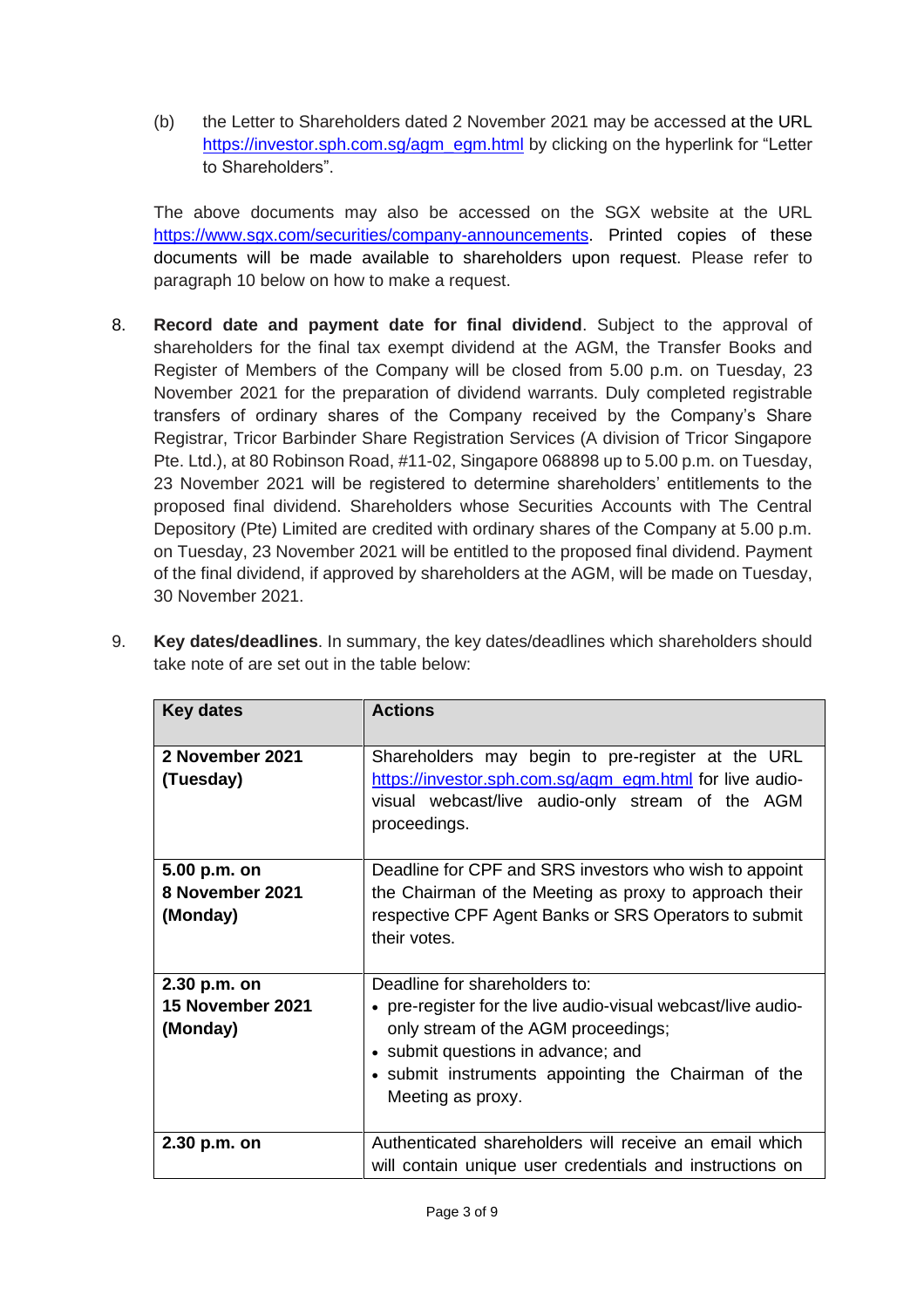| 17 November 2021<br>(Wednesday)                                          | how to access the live audio-visual webcast or live audio-<br>only stream of the AGM proceedings (the "Confirmation"<br>Email").<br>Shareholders who do not receive the Confirmation Email<br>by 2.30 p.m. on 17 November 2021, but have registered<br>by the 15 November 2021 deadline, should contact our<br>Share Registrar, Tricor Barbinder Share Registration<br>Services (A division of Tricor Singapore Pte. Ltd.), at +65<br>62363550 / +65<br>62363555,<br>or<br>via<br>email<br>at<br>sg.is.sphproxy@sg.tricorglobal.com before 2.00 p.m. on<br><b>18 November 2021.</b> |
|--------------------------------------------------------------------------|-------------------------------------------------------------------------------------------------------------------------------------------------------------------------------------------------------------------------------------------------------------------------------------------------------------------------------------------------------------------------------------------------------------------------------------------------------------------------------------------------------------------------------------------------------------------------------------|
| Date and time of AGM -<br>2.30 p.m. on<br>18 November 2021<br>(Thursday) | • Click on the link in the Confirmation Email and follow<br>the instructions to access the live audio-visual webcast<br>of the AGM proceedings; or<br>• Call the toll-free telephone number and follow the<br>instructions in the Confirmation Email to access the live<br>audio-only stream of the AGM proceedings.                                                                                                                                                                                                                                                                |
| 5.00 p.m. on<br>23 November 2021<br>(Tuesday)                            | Record date for determining entitlements to final dividend,<br>subject to shareholders' approval at the AGM.                                                                                                                                                                                                                                                                                                                                                                                                                                                                        |
| 30 November 2021<br>(Tuesday)                                            | Payment date for final dividend, subject to shareholders'<br>approval at the AGM.                                                                                                                                                                                                                                                                                                                                                                                                                                                                                                   |

- 10. **Request for hard copies**. A shareholder may request for a printed copy of the Notice of AGM, the proxy form, the Annual Report 2021 and/or the Letter to Shareholders dated 2 November 2021 by submitting the request to the Company's Share Registrar, Tricor Barbinder Share Registration Services (A division of Tricor Singapore Pte. Ltd.), by post to 80 Robinson Road, #11-02, Singapore 068898 or via email to [sg.is.sphproxy@sg.tricorglobal.com.](mailto:sg.is.sphproxy@sg.tricorglobal.com) To be valid, the request must:
	- (a) be addressed to Singapore Press Holdings Limited c/o the Company's Share Registrar, Tricor Barbinder Share Registration Services (A division of Tricor Singapore Pte. Ltd.);
	- (b) state the following:
		- (i) the document(s) requested;
		- (ii) the full name of the shareholder;
		- (iii) the mailing address;
		- (iv) the manner in which the shareholder holds shares in the Company (e.g., via CDP, CPF, SRS and/or scrip); and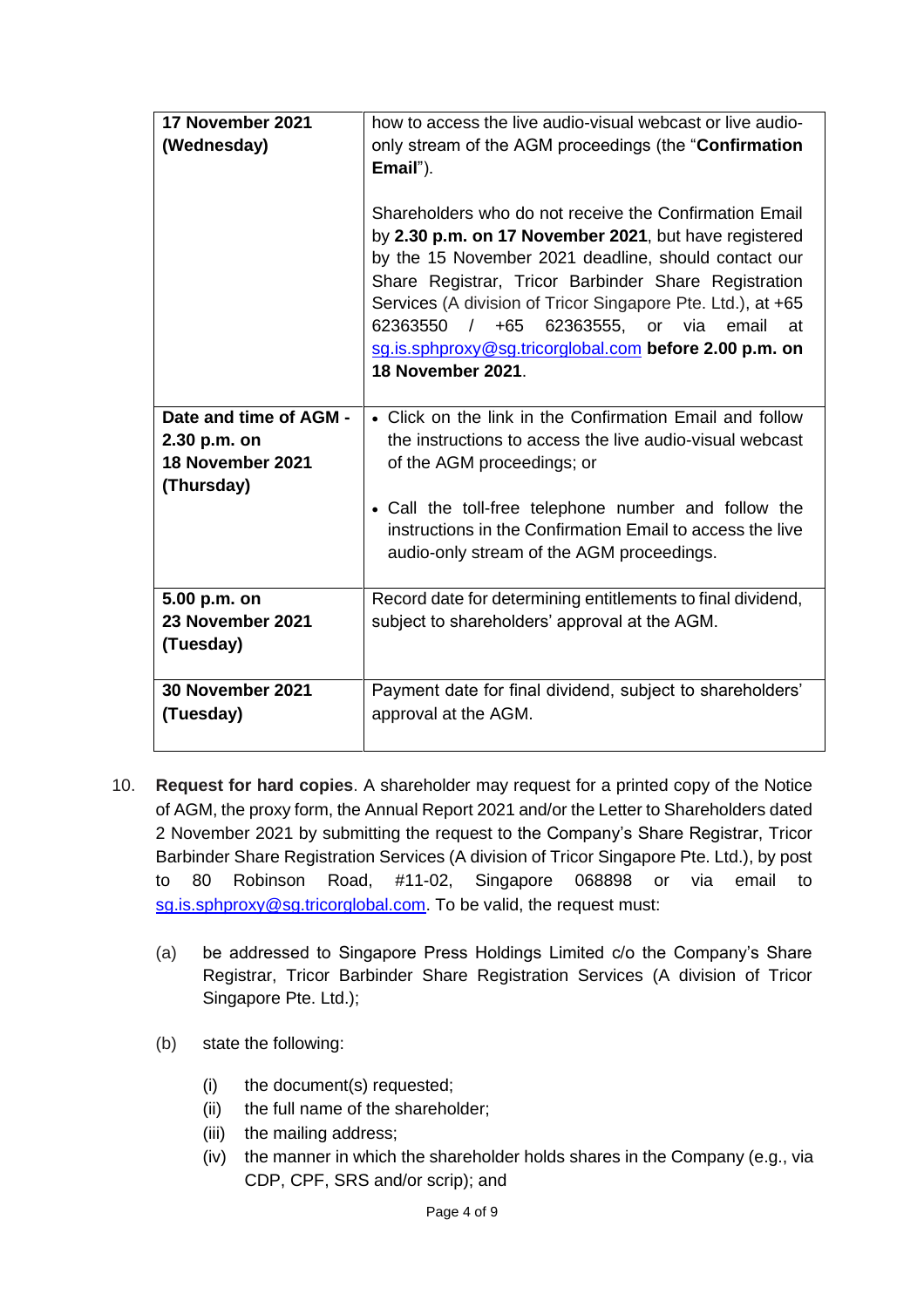- (v) the shareholder's CDP Securities Account No. (if his shares in the Company are held through CDP); and
- (c) be received by the Company's Share Registrar no later than **9 November 2021**.
- 11. **Further information**. For more information, shareholders can refer to the FAQs on the Company's website at the URL [https://investor.sph.com.sg/agm\\_egm.html](https://investor.sph.com.sg/agm_egm.html) or email us at [agmegm@sph.com.sg.](mailto:agmegm@sph.com.sg)
- 12. **Important reminder**. **Due to the constantly evolving COVID-19 situation in Singapore, we may be required to change our arrangements for the AGM at short notice. Shareholders should check the Company's website at the URL [https://investor.sph.com.sg/agm\\_egm.html](https://investor.sph.com.sg/agm_egm.html) or the SGX website at the URL <https://www.sgx.com/securities/company-announcements> for the latest updates on the status of the AGM.**

SPH would like to thank all shareholders for their patience and co-operation in enabling us to hold our AGM with the optimum safe management measures amidst the current COVID-19 pandemic.

By Order of the Board

Ginney Lim May Ling Khor Siew Kim Company Secretaries

2 November 2021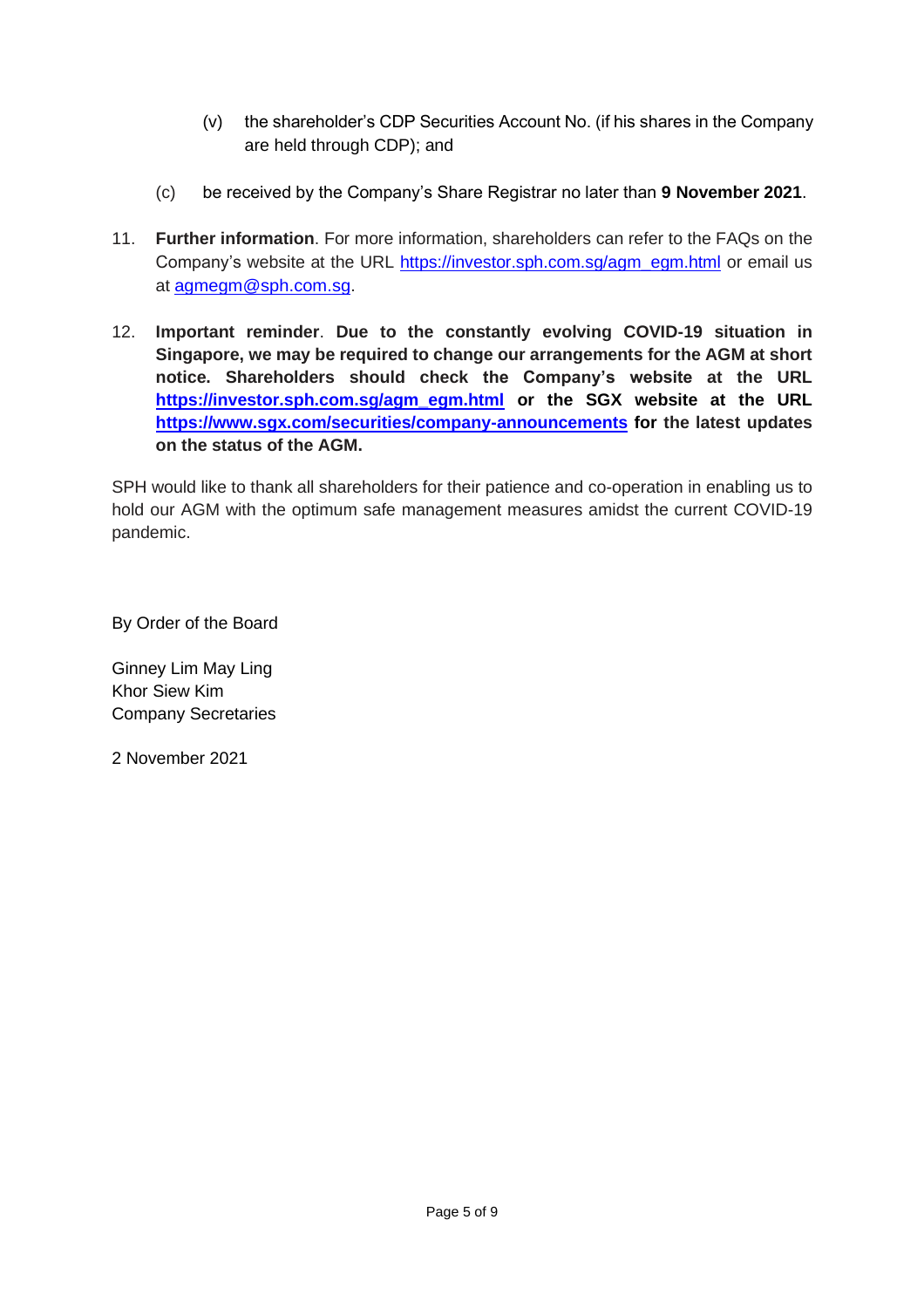## **APPENDIX**

## **Steps for pre-registration, submission of questions and voting at the AGM**

Shareholders will be able to observe and/or listen to the AGM proceedings through a live audiovisual webcast or live audio-only stream via their phones, tablets or computers, submit questions in advance of, or live at, the AGM and vote by appointing the Chairman of the Meeting as proxy to attend, speak and vote on their behalf at the AGM.

To do so, they will need to complete the following steps:

| No. | <b>Steps</b>                                    | <b>Details</b>                                                                                                                                                                                                                                                                                                                                                                                                                   |
|-----|-------------------------------------------------|----------------------------------------------------------------------------------------------------------------------------------------------------------------------------------------------------------------------------------------------------------------------------------------------------------------------------------------------------------------------------------------------------------------------------------|
| 1.  | <b>Pre-registration</b>                         | Shareholders, including CPF and SRS investors, can pre-<br>register<br>at the Company's website<br>at<br>the<br><b>URL</b><br>https://investor.sph.com.sg/agm_egm.html<br>from<br>2<br>November 2021 up to 2.30 p.m. on 15 November 2021 to<br>enable SPH to verify their status as shareholders.<br>Following the verification, authenticated shareholders will<br>receive an email by 2.30 p.m. on 17 November 2021. The email |
|     |                                                 | will contain unique user credentials and instructions on how to<br>access the live audio-visual webcast or live audio-only stream of<br>the AGM proceedings.                                                                                                                                                                                                                                                                     |
|     |                                                 | Shareholders who do not receive an email by 2.30 p.m. on 17<br>November 2021, but have registered by the 15 November 2021<br>deadline, should contact our Share Registrar, Tricor Barbinder<br>Share Registration Services (A division of Tricor Singapore Pte.<br>Ltd.), at +65 62363550 / +65 62363555, or via email at<br>sq.is.sphproxy@sq.tricorglobal.com before 2.00 p.m. on 18<br>November 2021.                         |
| 2.  | <b>Submit</b><br>questions in<br>advance of, or | Shareholders, including CPF and SRS investors, can<br>submit questions in advance of, or live at, the AGM.                                                                                                                                                                                                                                                                                                                       |
|     | live at, the AGM                                | Submission of substantial and relevant questions in<br>advance of AGM. Shareholders, including CPF and SRS<br>investors, can submit substantial and relevant questions related<br>to the resolutions to be tabled for approval at the AGM to the<br>Chairman of the Meeting, in advance of the AGM, in the<br>following manner:                                                                                                  |
|     |                                                 | (a) Via the Company's website. Shareholders who pre-<br>register to observe and/or listen to the AGM proceedings<br>may submit their questions via the Company's website at<br>the URL https://investor.sph.com.sg/agm_egm.html.                                                                                                                                                                                                 |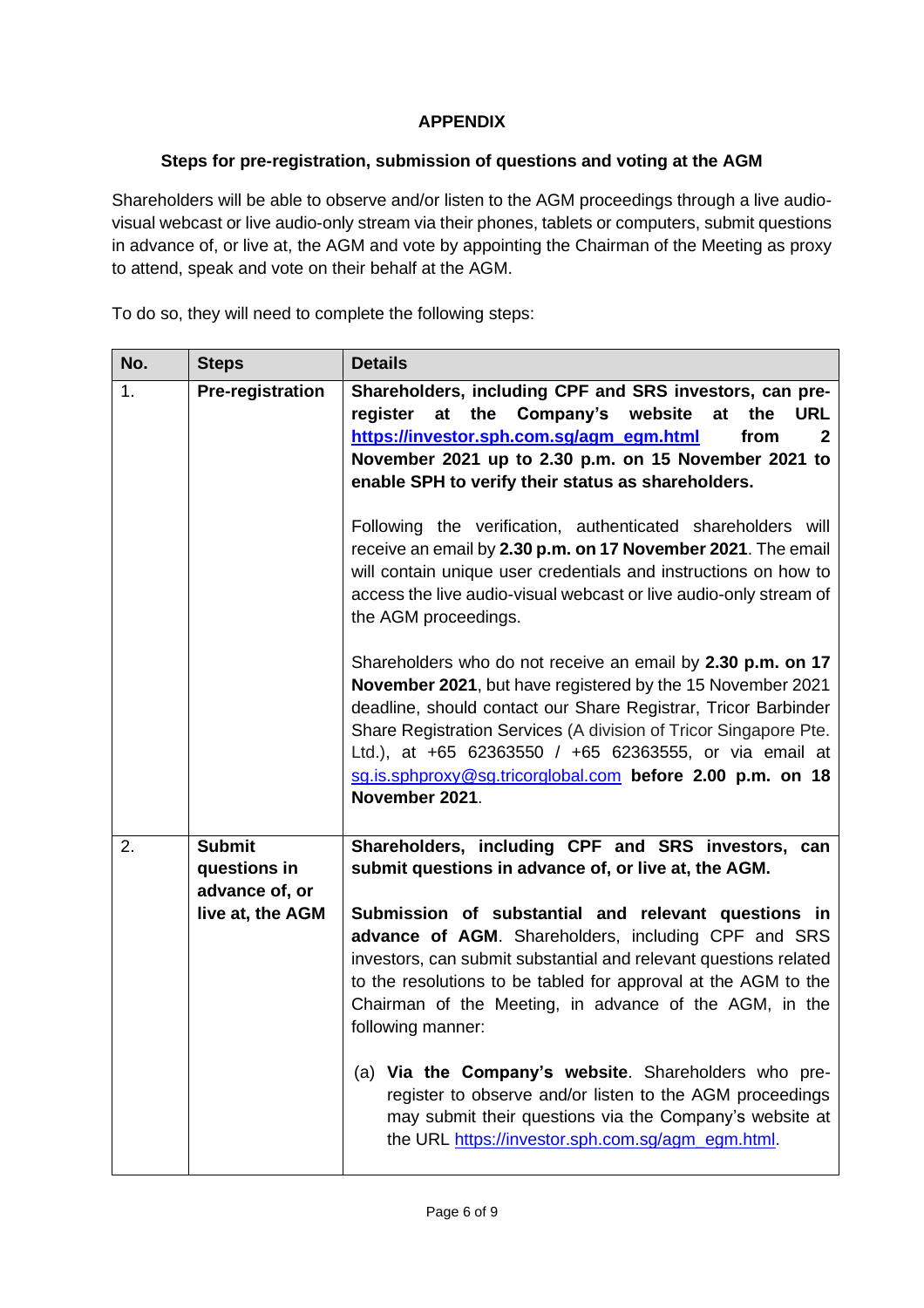|    | (b) Via email. Shareholders may submit their questions via                                                                |
|----|---------------------------------------------------------------------------------------------------------------------------|
|    | email to agmegm@sph.com.sq.                                                                                               |
|    |                                                                                                                           |
|    | (c) By post. Shareholders may submit their questions by post<br>to:                                                       |
|    | <b>Singapore Press Holdings Limited</b>                                                                                   |
|    | 1000 Toa Payoh North,                                                                                                     |
|    | News Centre,                                                                                                              |
|    | Singapore 318994.                                                                                                         |
|    | Attention: Investor Relations Department (SPH AGM 2021).                                                                  |
|    | When sending in your questions via email or by post, please also<br>provide us with the following details:                |
|    | your full name;<br>٠                                                                                                      |
|    | your address; and                                                                                                         |
|    | the manner in which you hold shares in SPH (e.g., via<br>CDP, CPF, SRS and/or scrip).                                     |
|    | Deadline to submit questions in advance of AGM. All                                                                       |
|    | questions submitted in advance of the AGM via any of the above                                                            |
|    | channels must be received by 2.30 p.m. on 15 November 2021.                                                               |
|    | Pre-register to ask substantial and relevant questions live<br>at the AGM. Shareholders, including CPF and SRS investors, |
|    | can also ask the Chairman of the Meeting substantial and                                                                  |
|    | relevant questions related to the resolutions to be tabled for                                                            |
|    | approval at the AGM, live at the AGM, by typing in and                                                                    |
|    | submitting their questions through the live chat function via the                                                         |
|    | audio-visual webcast platform.                                                                                            |
|    |                                                                                                                           |
|    | Shareholders, including CPF and SRS investors, who wish to<br>ask questions live at the AGM must pre-register at the URL  |
|    | https://investor.sph.com.sg/agm_egm.html, so that an email                                                                |
|    | containing unique user credentials to access the audio-visual                                                             |
|    | webcast platform can be sent to them following verification.                                                              |
|    | Shareholders will not be able to ask questions live at the AGM                                                            |
|    | via the audio-only stream of the AGM proceedings.                                                                         |
|    | Addressing questions. We will endeavour to address all                                                                    |
|    | substantial and relevant questions received from shareholders                                                             |
|    | prior to the AGM by publishing our responses to such questions                                                            |
| on | website<br><b>URL</b><br>at<br>the<br>corporate<br>our                                                                    |
|    | https://investor.sph.com.sg/agm_egm.html and<br>on SGXNet                                                                 |
|    | prior to the AGM. If we are unable to do so, we will address those                                                        |
|    | substantial and relevant questions which have not already been                                                            |
|    | addressed prior to the AGM, as well as those received live at the                                                         |
|    | AGM itself, during the AGM through the live audio-visual                                                                  |
|    | webcast and live audio-only stream. Where substantially                                                                   |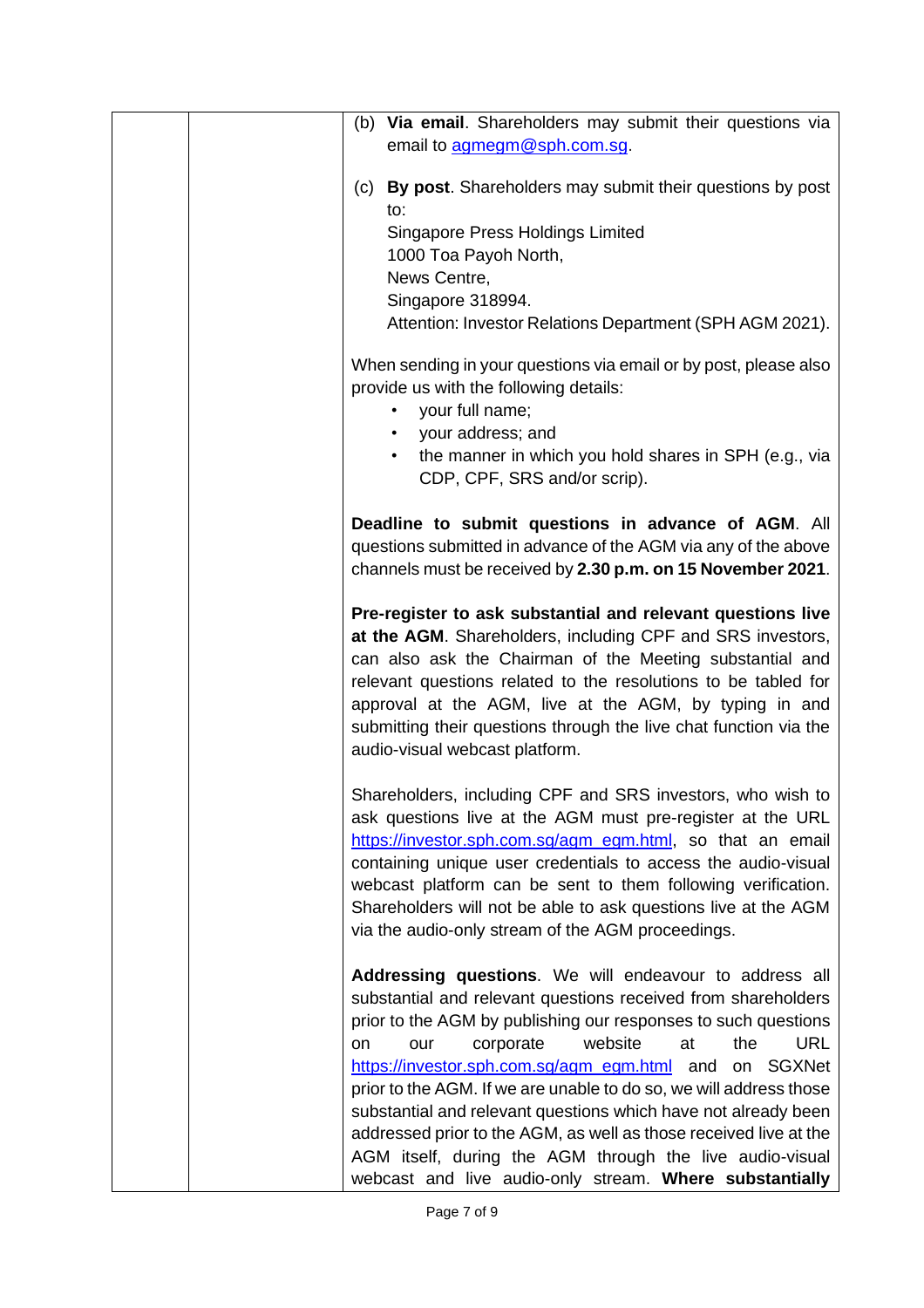|    |                                                               | similar questions are received, we will consolidate such<br>questions and consequently not all questions may be<br>individually addressed.<br><b>Minutes of AGM.</b> We will publish the minutes of the AGM on the<br>Company's website and on SGXNet, and the minutes will<br>include the responses to substantial and relevant questions from                                                                                                    |
|----|---------------------------------------------------------------|----------------------------------------------------------------------------------------------------------------------------------------------------------------------------------------------------------------------------------------------------------------------------------------------------------------------------------------------------------------------------------------------------------------------------------------------------|
|    |                                                               | shareholders which are addressed during the AGM.                                                                                                                                                                                                                                                                                                                                                                                                   |
| 3. | <b>Submit</b><br>instruments<br>appointing a<br>proxy to vote | Shareholders will not be able to vote at the AGM live during<br>audio-visual<br>webcast<br>audio-only<br>the<br>or<br>stream.<br>Shareholders (whether individual or corporate) who wish to<br>vote on the resolutions to be tabled at the AGM must<br>appoint the Chairman of the Meeting as their proxy to<br>attend, speak and vote on their behalf at the AGM, in<br>accordance with the instructions on the instrument<br>appointing a proxy. |
|    |                                                               | Specific voting instructions to be given. Where shareholders<br>(whether individual or corporate) appoint the Chairman of the<br>Meeting as their proxy, they must give specific instructions as to<br>voting, or abstentions from voting, in respect of a resolution in<br>the instrument appointing a proxy, failing which the appointment<br>of the Chairman of the Meeting as proxy for that resolution will<br>be treated as invalid.         |
|    |                                                               | <b>Submission of instruments of proxy.</b> The instrument<br>appointing the Chairman of the Meeting as proxy must be<br>submitted in the following manner:                                                                                                                                                                                                                                                                                         |
|    |                                                               | (a) if submitted by post, be lodged with the Company's Share<br>Registrar, Tricor Barbinder Share Registration Services (A<br>division of Tricor Singapore Pte. Ltd.), at 80 Robinson<br>Road, #11-02, Singapore 068898; or                                                                                                                                                                                                                        |
|    |                                                               | (b) if submitted electronically:                                                                                                                                                                                                                                                                                                                                                                                                                   |
|    |                                                               | be submitted via email to the Company's Share<br>(i)<br>Registrar at sg.is.sphproxy@sg.tricorglobal.com; or                                                                                                                                                                                                                                                                                                                                        |
|    |                                                               | be uploaded via the Company's website at the URL<br>(ii)<br>https://investor.sph.com.sg/agm_egm.html,                                                                                                                                                                                                                                                                                                                                              |
|    |                                                               | in each case, by 2.30 p.m. on 15 November 2021.                                                                                                                                                                                                                                                                                                                                                                                                    |
|    |                                                               | A shareholder who wishes to submit an instrument appointing a<br>proxy must complete and sign the proxy form, before submitting<br>it by post to the address provided above, or before scanning and                                                                                                                                                                                                                                                |